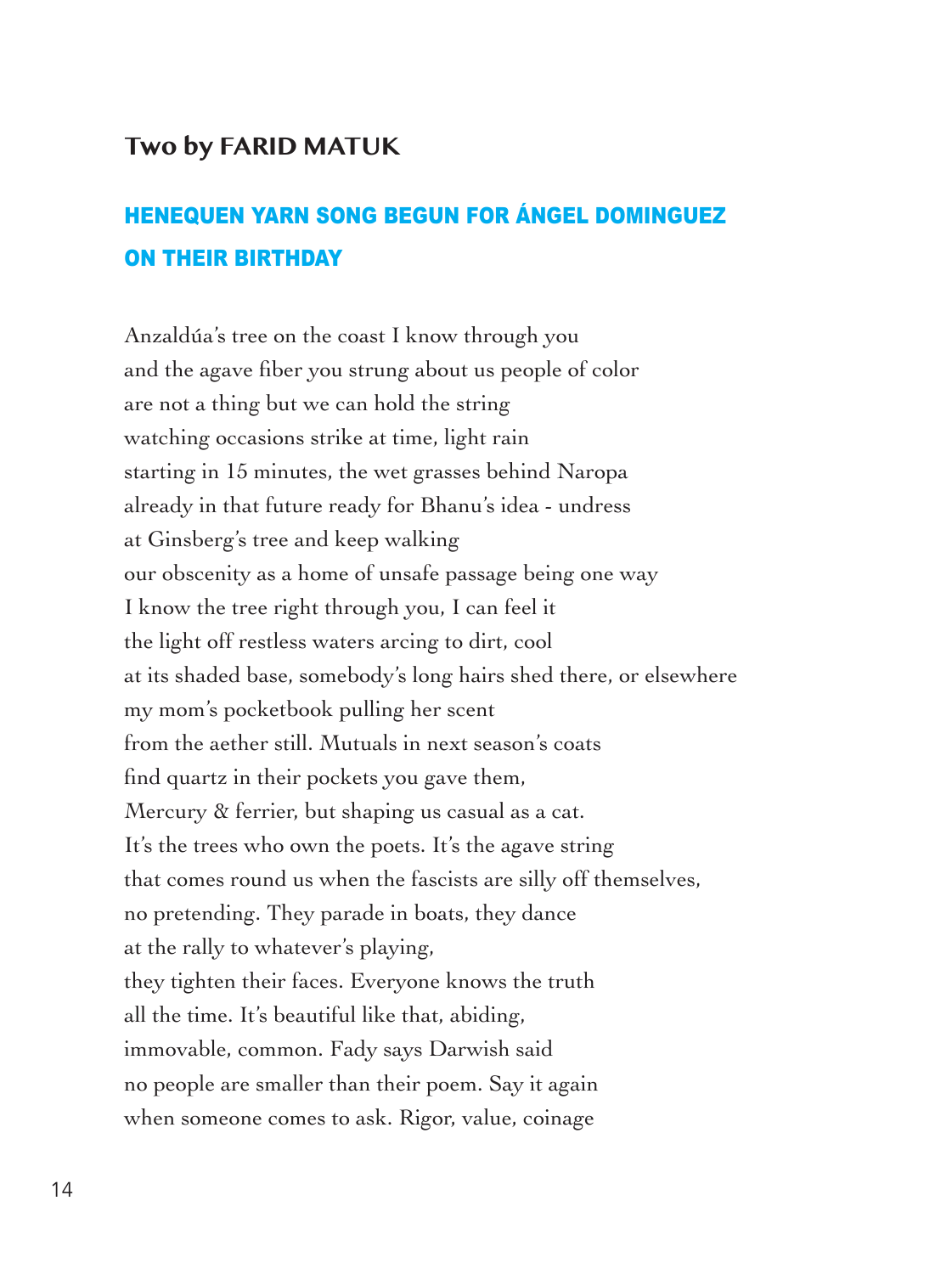mouthfuls, heavy enough to think we're here. My child's fitful, hard words in her sleep. Quiet that follows the State's circling planes. Long avenues and different drugs to meet the moment, never dangerous or disposable enough to kill or disappear. Revolution finds a way, Tongo says. You guys are negative, Jane says through wind chimes tuned to the golden ratio, another to some scale impossible for the piano. I love their answering way across the gravel, following four coyotes down our street. Foxy dogs staying together for their mirroring smells. My family walked after them. The child's game was to say Spain in various intonations and rhythms. We were to respond France, but with the previous nation's effects mimicked exactly so. Assigned, unoriginal countries, disturbing two hawks into flight as we went. Our space given into their wake. All done, the child said, of the distance the hawks' eyes traveled to get to her. I think you know this already, you can feel it, and if again you're a distant memory, if you are the distance, if distance is the force holding ourselves together, if you are ready, if you do not want to be alone, if you are free to stay near, if near is more of what there is than what's distant, if distant rides away on near's back, are we a people coming closer - goodbye and welcome can you feel - these bodies entire are waving.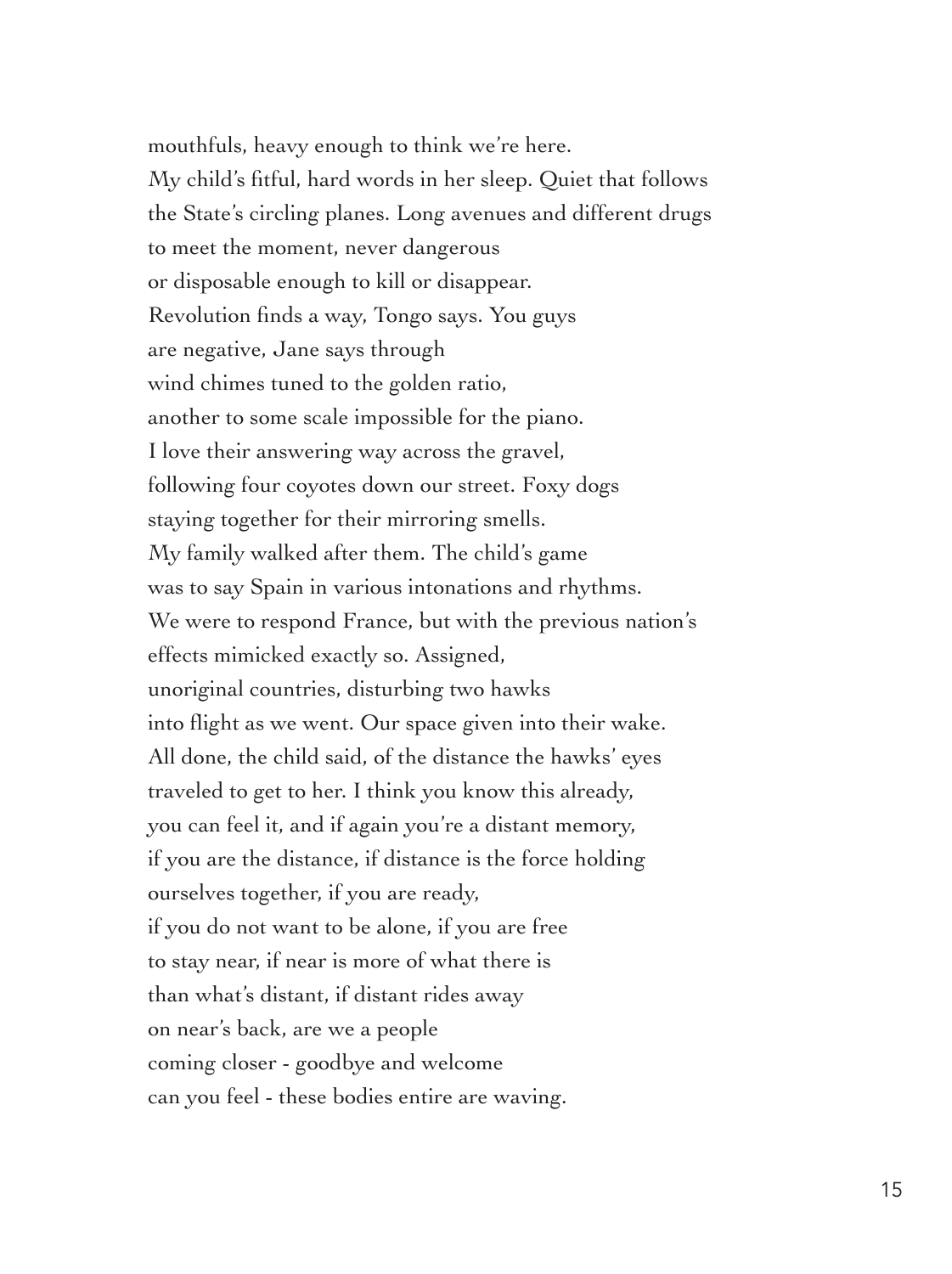## DAMBALA REACTION SONG & NOTES FOR LINDON BARRETT

"chao's toy" "the one without breasts" – Alice Notley

Key cast of gold worn by the turn down to art and service

obedient panic just enough breathing back into place turngiven to the state

and my imagination wake each other holding on to a sound on sound's heels

> men ed ified in subservience entrusting duration they'd give

time to men when relentless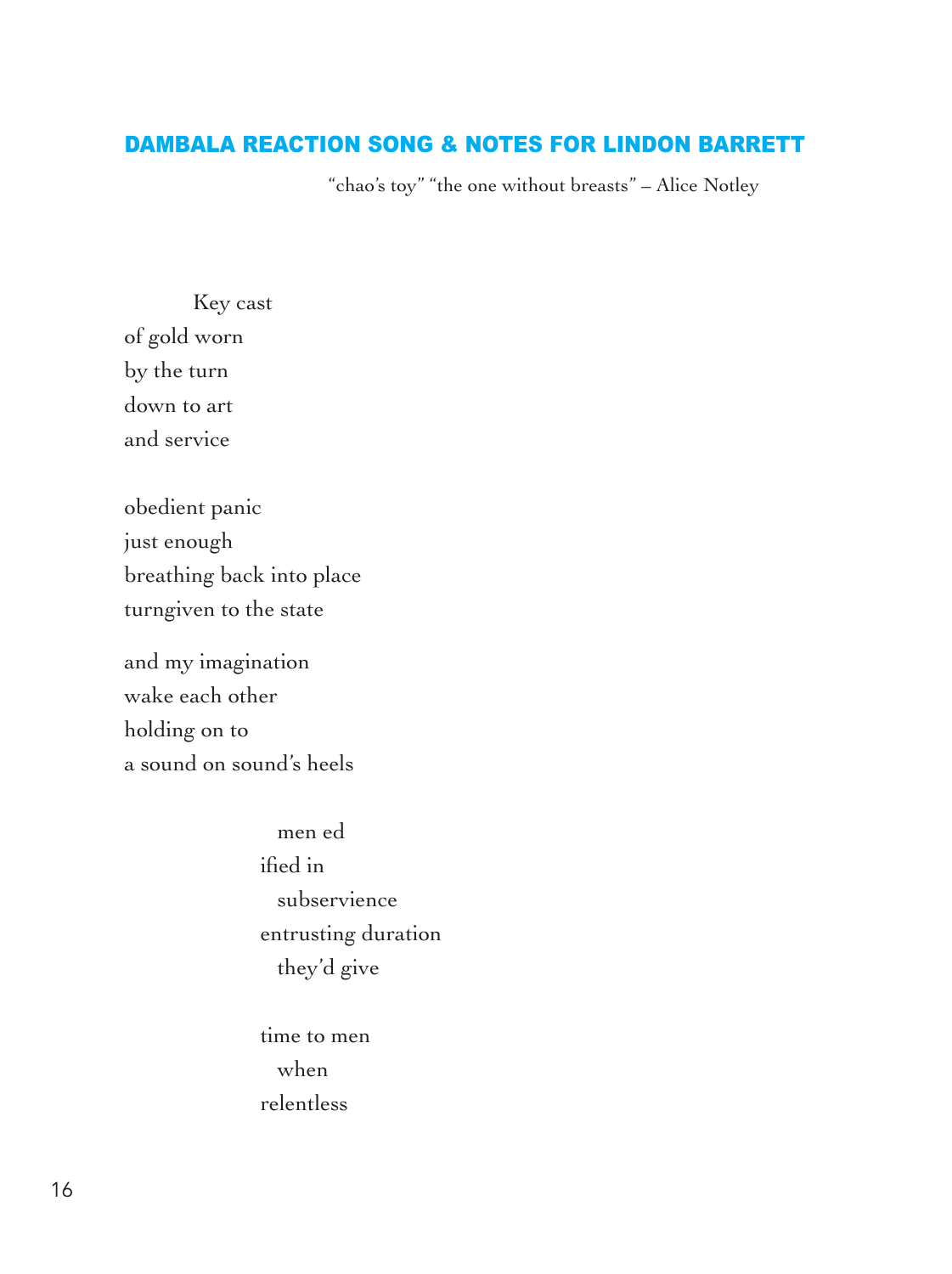leeward earthside shelter already arcs time in mycelium chem song folded hyphae thin shell of dirt, ring

\*

The streetside obscenity of me displaces the streetproud obscenity of me –

Sweet Counsel at two speeds – running and rising –

he was here right then. My task after sorting the ocean waters – by brine, by froth, by plastics, by reflected light's penetration – was to pull on California like the moon coming closer on the questions we ask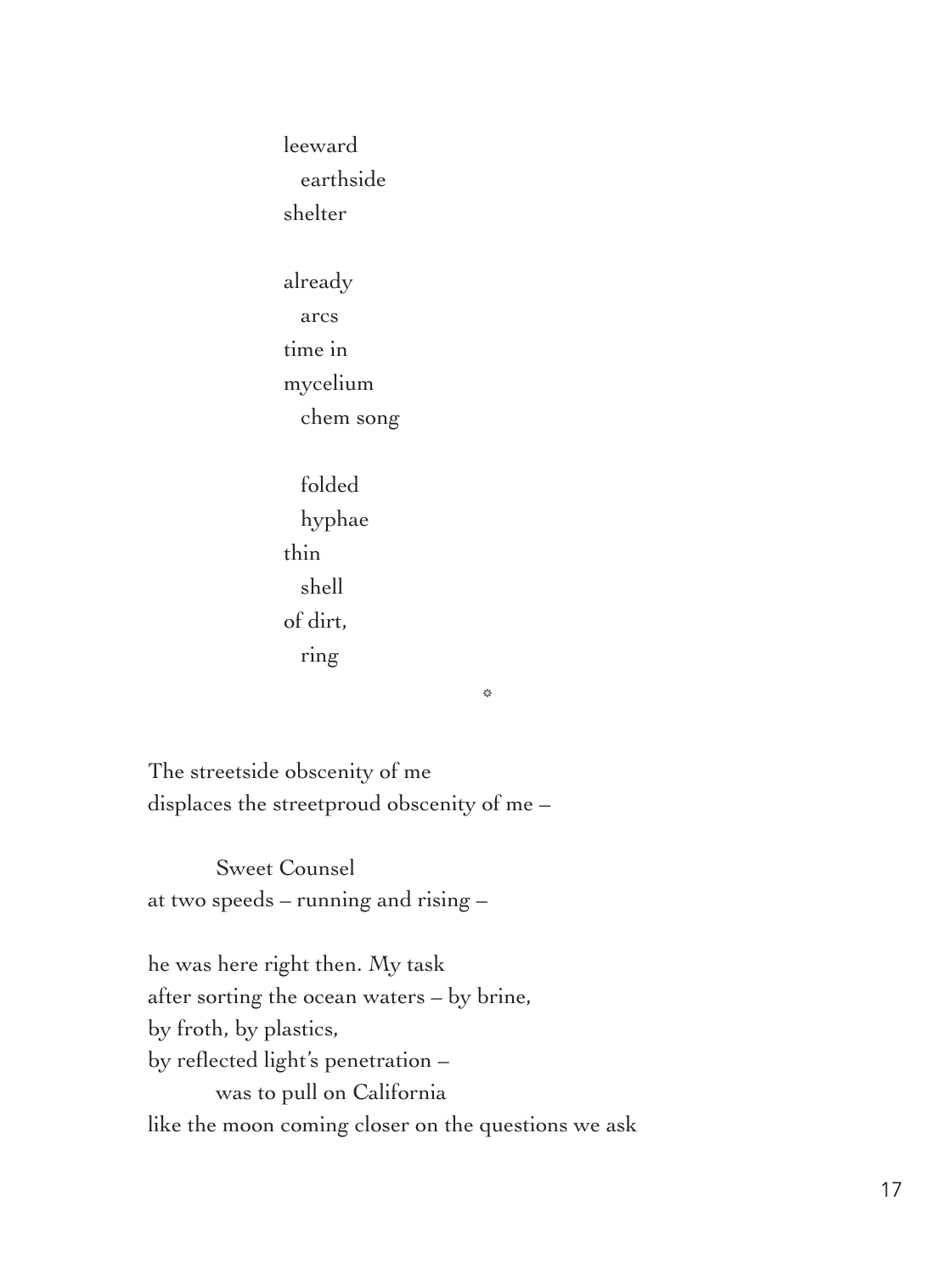thought did feel an enfolding into what's before me and what's about brought inside me. Gone under a name like memory or grieving.

I could sleep right now, that's how I know we're close. Sustained flight and mysteries of vision. Exhale radiant, who'll deliver light all the way through its translations – salinity, erosion, effluence –

to learn dirt loosened and moving? Enough to bring him with it.

Did he want to go so fast? If you have to ask, moonchild, you're glowing,

pockets empty of music, of sudden noticing

taking up the space we left, drinking in the unfinished upper floor of his building where we could hide naked, singing, see trees come right out of the sidewalk, parked cars,

trees in the street singing. With such speed,

is the ear the mind's, discontinuous but claimed? Meaning is easy, I don't mimic. Or ritualize his gestures, but they layer

on what's drawn in. On every breath of a word tumbling out dissect diesel air from scaffolded rooftop to miles above.

The ear isn't the mind's, but the outside's. He has written,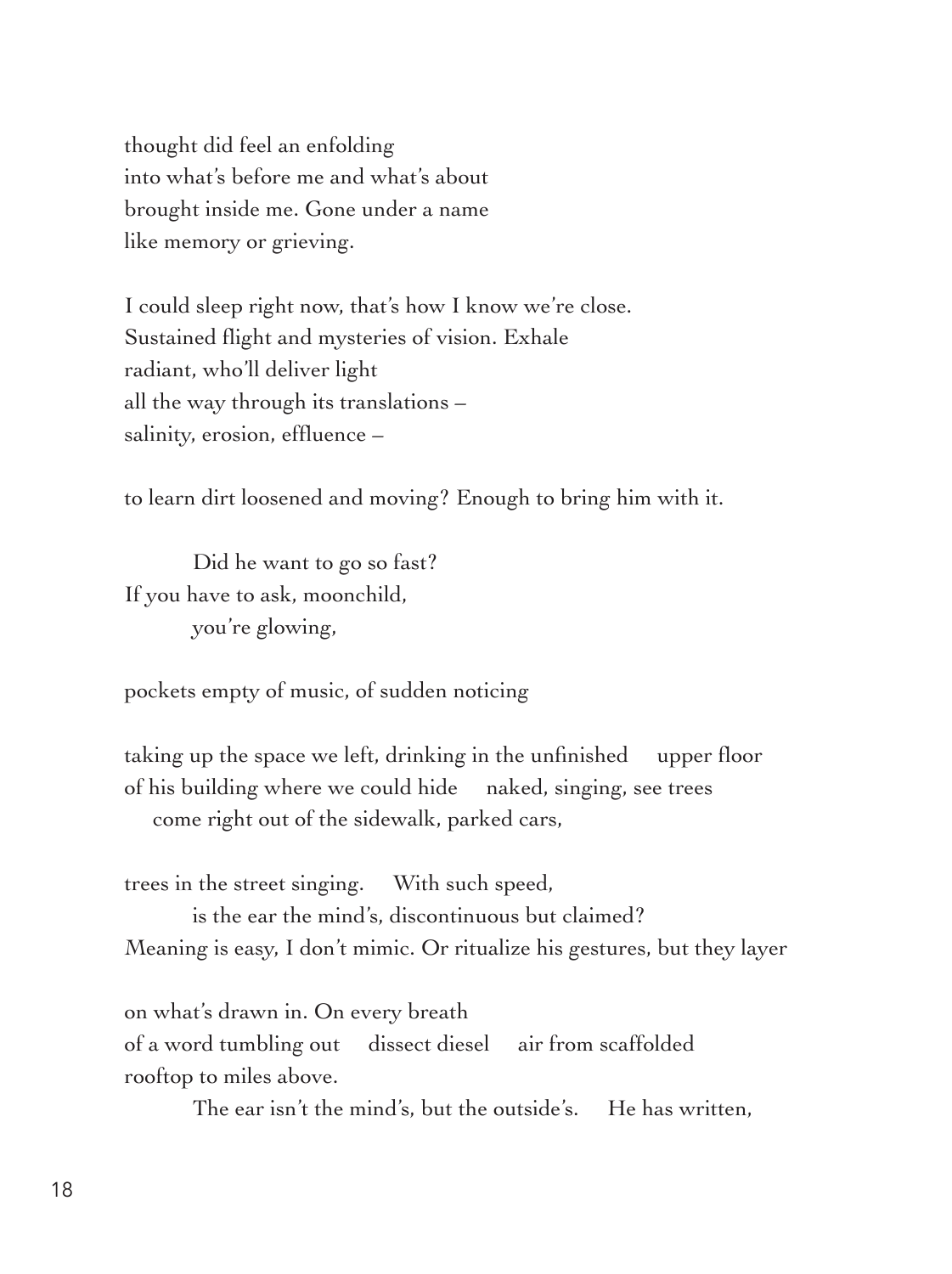nothing to do with style. He has left me in a sentence. Whatever verb. Against the heroics and capital of poetry

left alone or stolen from, not believed in enough to manifest their undoing or become the ad ministrator of their replacements.

Every letter in this poem is my language of grief, but not a single word more will be.

I've looked down toward your bed so many times, where I'm told your corpse would be. Thinking I was driving

\*

or on a walk, glancing into a delivery bay, or reaching

to turn off my lamp, but I'm levitated in the corner nearest your bathroom, I sense but can't see, your round shoulders, the planks of your collar bone. Run

down, or risen, I don't know the third speed that would let me hover. Dropped through and out the space of death. With what official eyes would gather

round a corpse to shape your room into a theater, eye of significance, eye of peering, desperately averted eye returning in its duty, eye pulled a ways out

into the vacuum of your going. Did I even know my friend, sightlessly can I sense, if I can't really think of reasons you would've cried?

Receptive eye, eye run out to pull its face off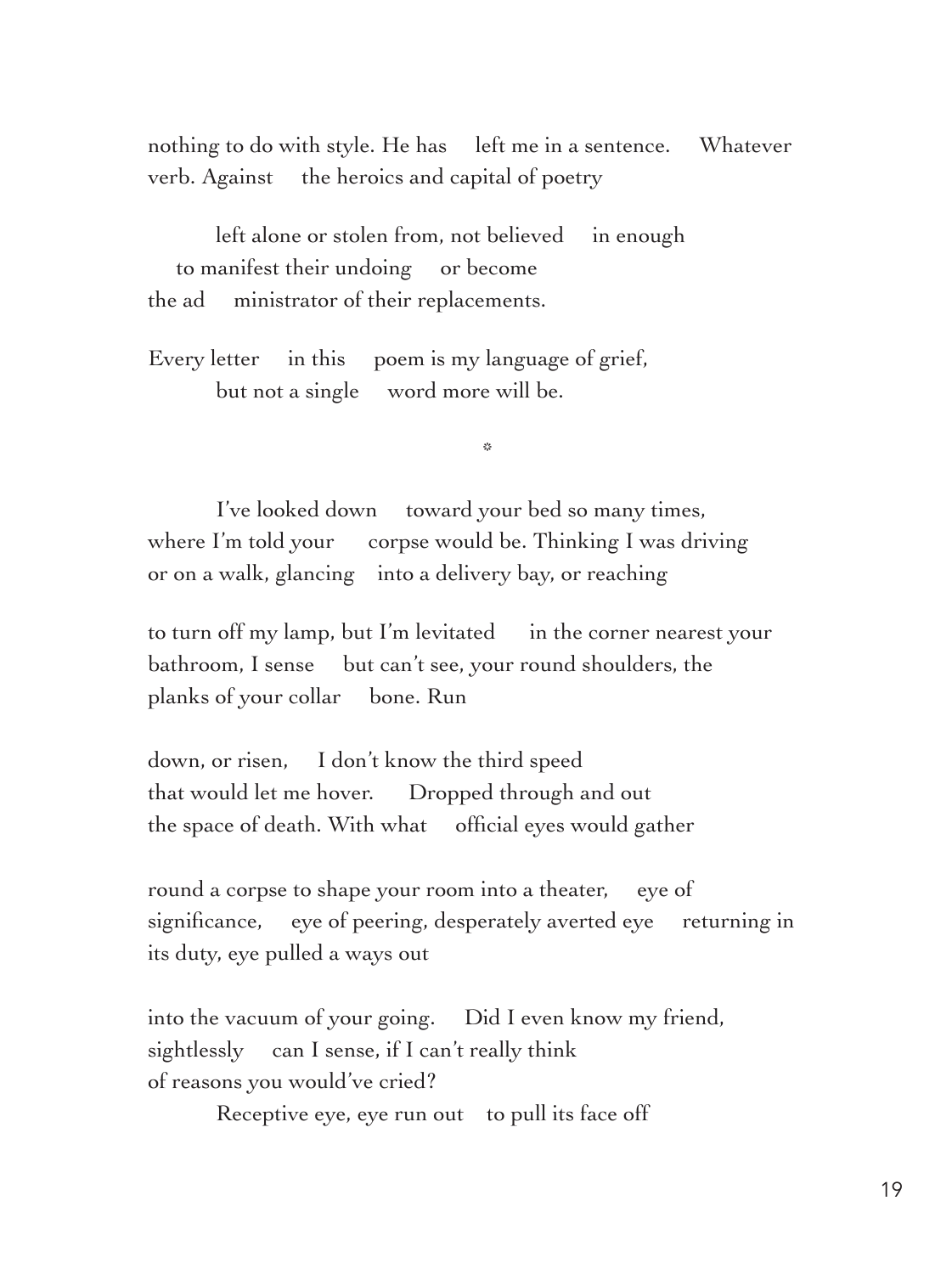of thought or story or burrowing memory, having mixed a fake malt liquor

you drank out of an Olde English bottle lecturing hundreds. Running ahead. Of the blackness imagined for them. Mother love dressed in your fathering guile?

Under. A coroner's eye. Under eye of literary executors, eye. Of golden. Hour. And nude beach, my little heart left with room enough to pump.

Were you with us college boys because we moved too fast to fix you in our regard? You gave to anyone not hiding fear,

not memory. And still I would omit the whites. Omit what they thought we thought of them. You just needed to get fucked and I obliged but you hadn't

cleaned out so I brought your shit out of you. Tender, you put me under soap and warm water.

You fixed the door to not close. So, he was there

wherever you were, long before he could imagine you, in whatever place you made feel like the outside. Obeah. Dambala.

Learn. The angels.

Name by name. Marlon. Was he fucking you, when he tightened the shoelace too far round your neck? When he pulled back what did he bring out of you?

You were found on your back, naked in bed. So, was Marlon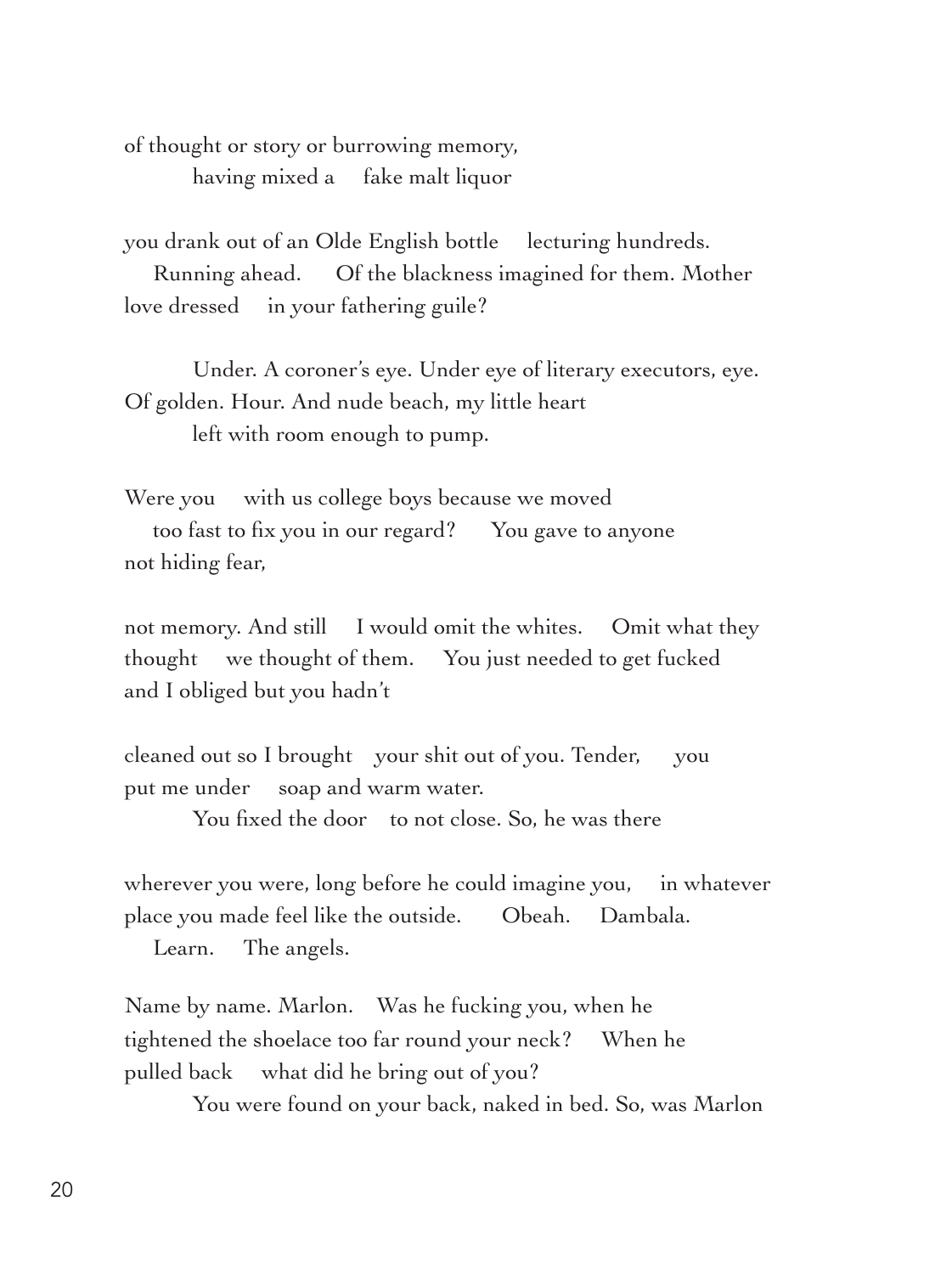still above you? In death's newest seconds. Who took care of him? Had you nodded

with eye of power, eye ongoing. Eye having been seen. Zungo eye. Eye of dirt. Eye having burrowed.

Now come through. Into his eyes. Yes. More.

Because it felt good and you wanted it to feel better? Who'll publish this poem? Omit you, fast friend. From circulation. These words already committed, already

folded breath through and back. Follow and we can't walk away from our dead. Fast friend. Turn well in air, turn over a season's fire in the trees, turn blood, turn dung,

turn gravity not a force but the double edge of word and breath folding. Around Marlon. Found with your car, Marlon found dead in his cell having reported abuses

by the guards Marlon without a trial. Marlon murderer just a boy. Marlon dead and folded into this poem. Open door. What you both bring out of me. I don't ask your ancestoring to stay.

Your ground. Your names in the record or in stone. What's worn. Sovereigns. Owners "won't go to heaven. You won't go to hell. You'll remain in your graves, with the stench and the smell."

You knew your name. And your word couldn't own you. Omit authorship. The white prize is staying in place. But it goes so quick, the book. You wrote the night your copies arrived you flung away from us. So held, its path across the space of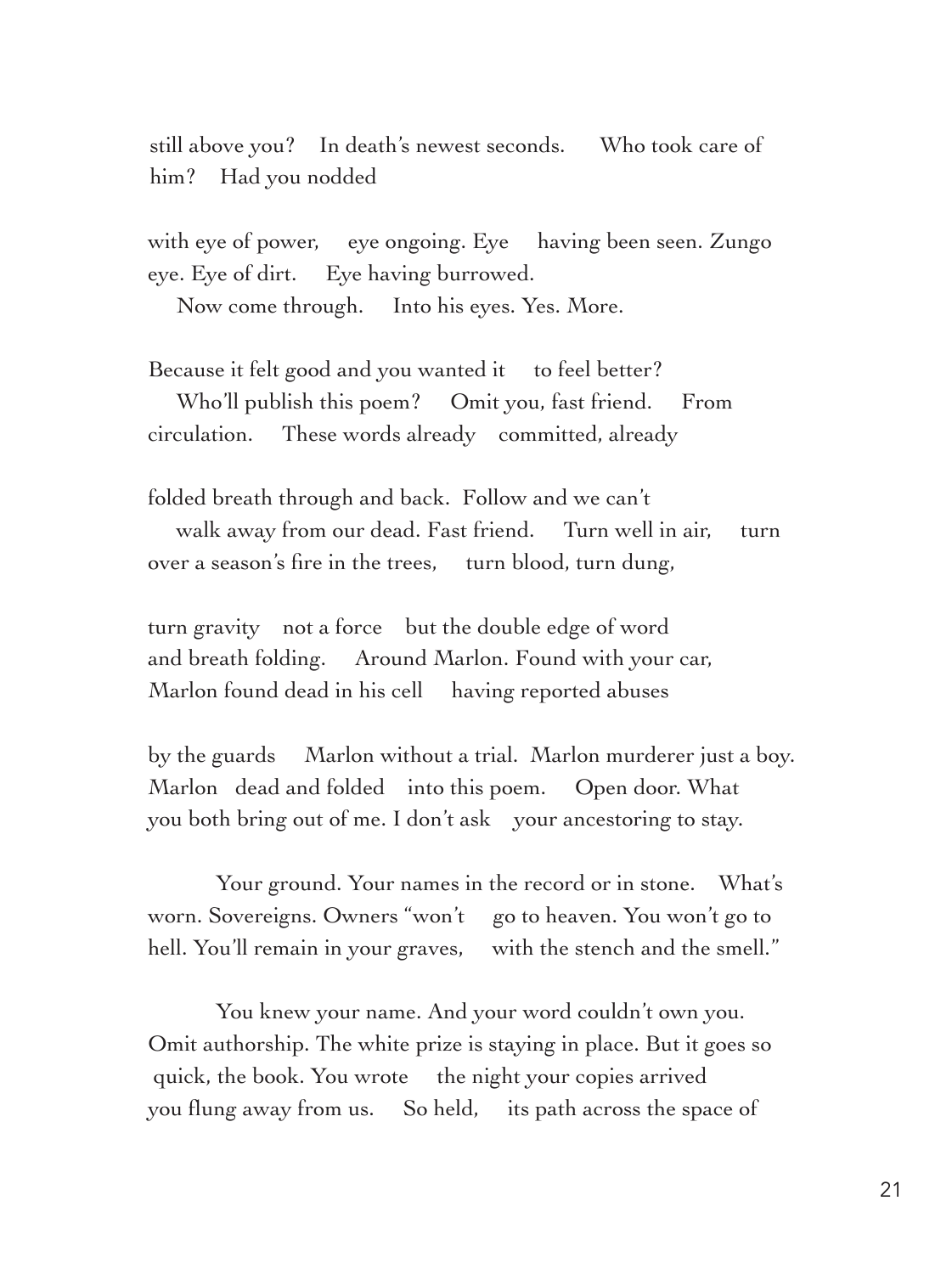your room. So unfurled, space finds its folds. A breath might come last

but it knows to travel by doubling round. So much moment pressed into the empty corners I dream you left, extra corners the words fold back around the space your mouth was.

\*

My task without you. Stop sorting sex from word. Sex in breath. Sex at once of jellyfish and sea. Of time. Halipleumon or pulmo – lung given to water, a bellows given to all the water

a door can let in. It's not childhood. As if a lane had not been cleared by that suffix. The skyway up from dirt is all brambles, another relay of mycelium carrying back the word of trees.

Old enough to walk, awake enough to see the world turning outside the windshield going to sleep trying to forget the men who had reached for my child arousal. It had been expanding,

exhaling far enough to be taken under advisement by the sun bright reaching for every corner shaped shade the pool shimmering chlorine in the lashes

of all these trees wrapped in garlands from a long-gone national holiday, far enough to have clung in crystals collected and lined up at the window flares of the sun realized in cement

block by block – charge and release. Gathered and collapsed under the men's touch into a film around me. The numbers and the terms imagination indivisible.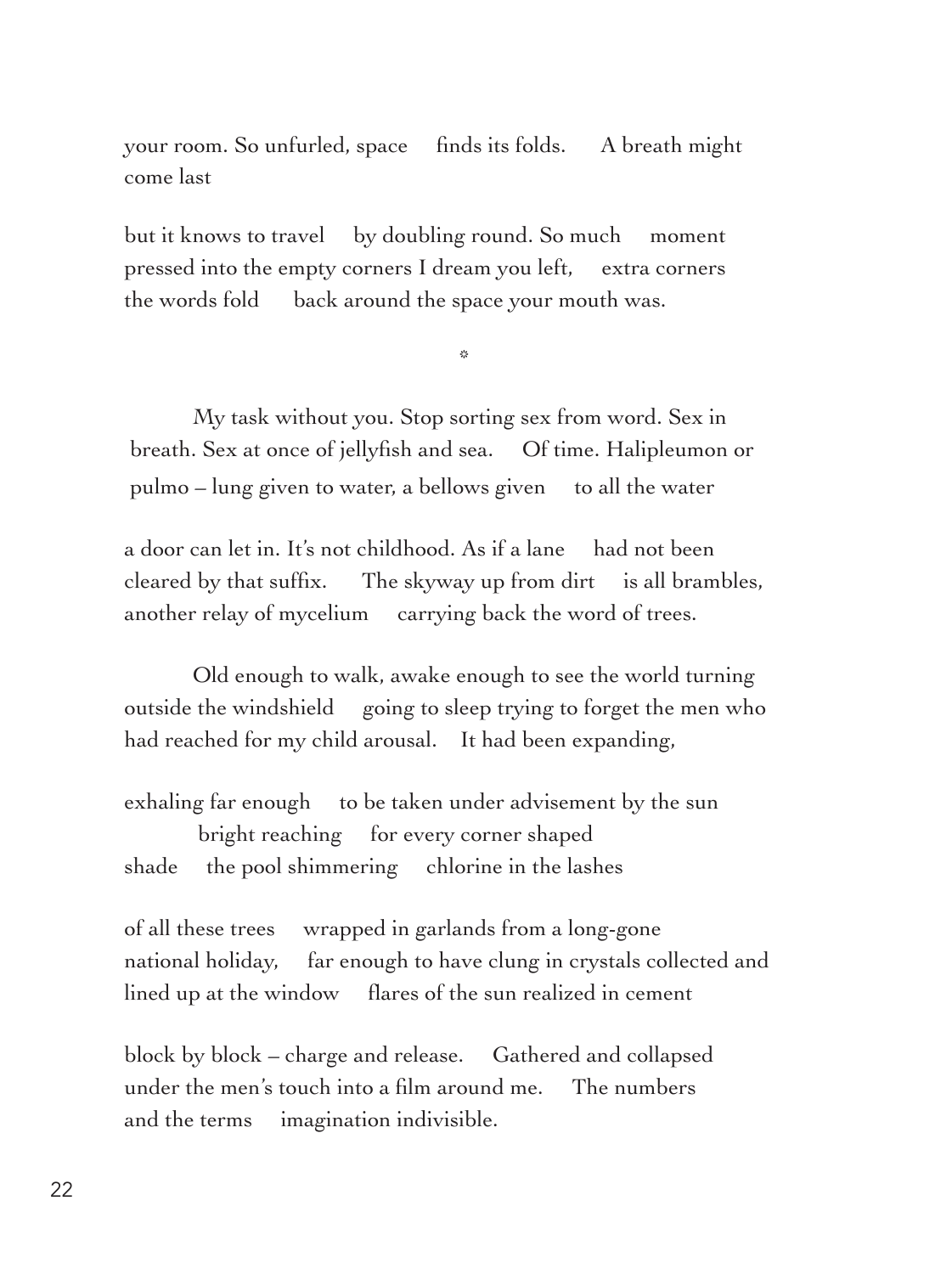Conditioning tales that sweep through. Learn the stories to draw on. Constancy, kindness, cabinets full of curiosities. But I've got notions - I know

I could hook myself on laxatives, it feels that good to empty out in rounds. They say what they say, thinkers, ruminators, keepers of their own intellects. I keep this body's smells, mineshafts dug to

what's just behind, riding whatever won't stave off the long or short quiet that follows. It's okay it's a reaction. My rage in a dream took all its forms at a run, kind dispersal without event

in the mutual service of dominating a sub. I don't know in the dream if he cares if I hold him after in what forms for my tenderness. I'm awake when I'm well

habituated to resisting a tender regard wherein all else, must else, all else. Folded together in a shared sleep. Identify or disidentify, but they're connected, folding and unfolding

ancestoring, unfinished, being men like balsa wood frames so light, experts at signaling our withdrawal from one another. The student asks, "how do you know when you're no longer talking as a person?"

I only know I turned on my phone's recorder after the coyotes quieted, in early light, out the south window the farthest palm tree brought forth by the cold orange light behind.

After the fact of our daughter and her friend figuring out how to piss in the yard, she says when they squat they face off with some angel of their knowing.